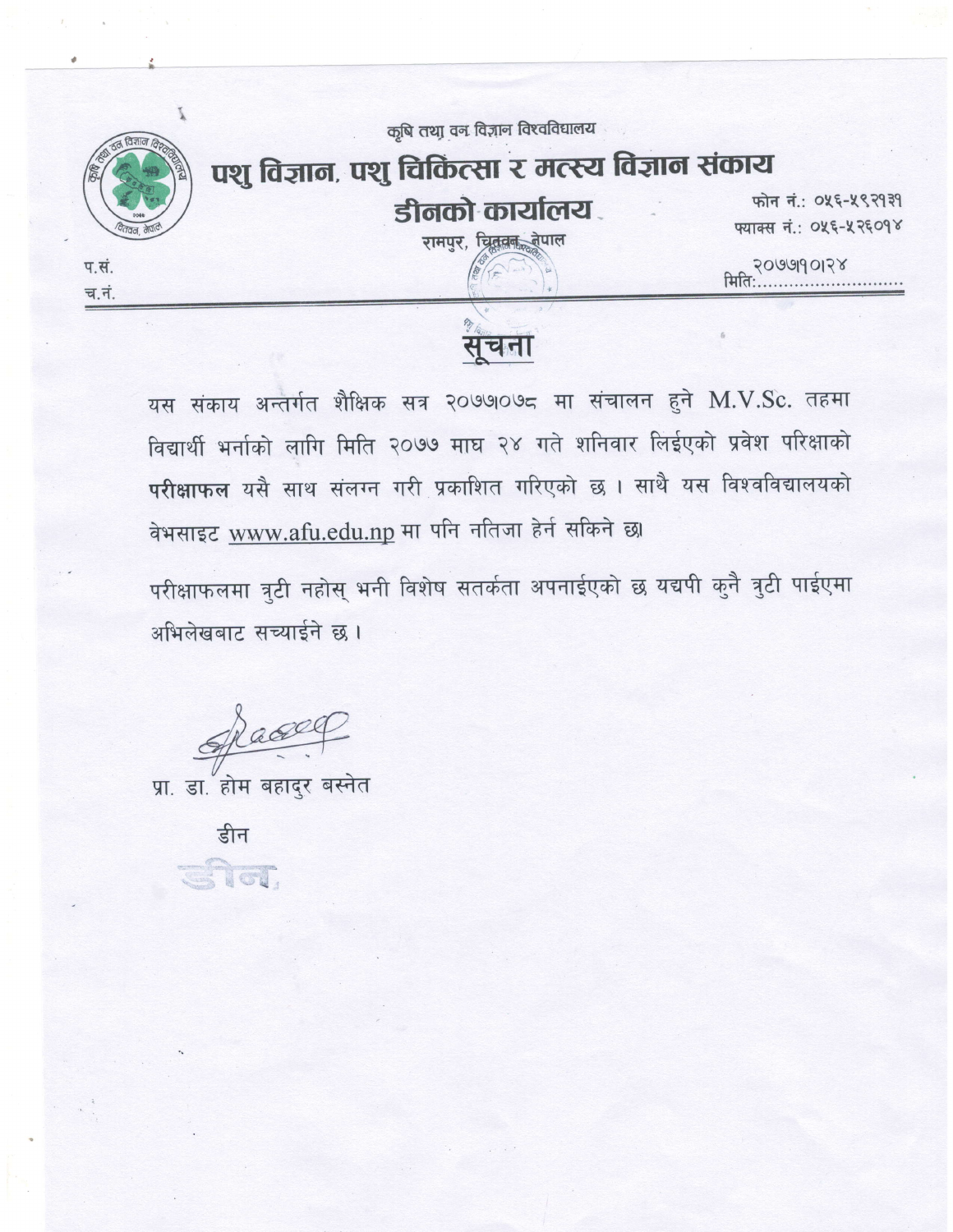**Agriculture and Forestry University**

**Faculty of Animal Science, Veterinary Science and Fisheries**

**OFFICE OF THE DEAN**

**Rampur, Chitwan**

Tel: 056 592131, Web: www.afu.edu.np

## **RESULT SHEET M.V.SC. ENTRANCE EXAMINATION 2077**

**Date: 2077.10.24**

| SN                      | Regd. No. | <b>Roll No.</b> | <b>Name of Applicants</b>      | Gender | <b>Entrance Score</b> | Remark |
|-------------------------|-----------|-----------------|--------------------------------|--------|-----------------------|--------|
| $\mathbf{1}$            | 161       | $Vet-01$        | Aashish Mahat                  | Male   | 46                    | Fail   |
| $\overline{2}$          | 145       | <b>Vet-02</b>   | Aashish Subedi                 | Male   | 54                    | Pass   |
| 3                       | 253       | $Vet-03$        | Abhilasha Shahi                | Female | 42                    | Fail   |
| 4                       | 86        | Vet-04          | Abinash Bhattarai              | Male   | 61                    | Pass   |
| 5                       | 210       | <b>Vet-05</b>   | Aditi Pandey                   | Female | 61                    | Pass   |
| 6                       | 129       | Vet-06          |                                | Male   | 52                    | Pass   |
| $\overline{\mathbf{z}}$ | 90        | <b>Vet-07</b>   | Ajay Raj Ojha<br>Amik Shrestha | Male   | 60                    | Pass   |
| 8                       | 265       |                 |                                | Male   | 46                    | Fail   |
| 9                       |           | Vet-08          | Amrit Pandey                   |        | 68                    |        |
|                         | 66        | <b>Vet-09</b>   | Anil Regmi                     | Male   |                       | Pass   |
| 10                      | 83        | <b>Vet-10</b>   | Anish Pathak                   | Male   | 57                    | Pass   |
| 11                      | 280       | $Vert-11$       | Anjali Thapa Magar             | Female | 46                    | Fail   |
| 12                      | 152       | $Vet-12$        | Anup Shrestha                  | Male   | 60                    | Pass   |
| 13                      | 228       | $Vert-13$       | Anushka Rajbhandari            | Female | 57                    | Pass   |
| 14                      | 246       | $Vet-14$        | Arun Chaulagain                | Male   | <b>Absent</b>         | Fail   |
| 15                      | 205       | $Vet-15$        | Ashish Pokhrel                 | Male   | 47                    | Fail   |
| 16                      | 39        | <b>Vet-16</b>   | Ashish Sapkota                 | Male   | 48                    | Fail   |
| 17                      | 159       | <b>Vet-17</b>   | Ashma Lamichhane               | Female | 49                    | Fail   |
| 18                      | 222       | <b>Vet-18</b>   | Ashutosh Bhatta                | Male   | 50                    | Pass   |
| 19                      | 244       | <b>Vet-19</b>   | Asmin Khulal                   | Male   | 65                    | Pass   |
| 20                      | 70        | <b>Vet-20</b>   | Avash Koju                     | Male   | 56                    | Pass   |
| 21                      | 21        | $Vet-21$        | Bal Krishna Pandey             | Male   | 62                    | Pass   |
| 22                      | 36        | <b>Vet-22</b>   | Barsha Baniya                  | Female | 46                    | Fail   |
| 23                      | 175       | $Vet-23$        | Basanta Khatri                 | Male   | 49                    | Fail   |
| 24                      | 74        | $Vet-24$        | Basanta Kumar Adhikari         | Male   | 49                    | Fail   |
| 25                      | 184       | $Vet-25$        | Bhanu Bhakta Gautam            | Male   | 52                    | Pass   |
| 26                      | 80        | <b>Vet-26</b>   | Bibas Bahadur Tiwari           | Male   | 56                    | Pass   |
| 27                      | 209       | <b>Vet-27</b>   | <b>Bickal Gautam</b>           | Male   | 59                    | Pass   |
| 28                      | 166       | Vet-28          | Bijaya Tiwari                  | Male   | 48                    | Fail   |
| 29                      | 192       | $Vet-29$        | <b>Bimal Ghemosu</b>           | Male   | 45                    | Fail   |
| 30                      | 230       | <b>Vet-30</b>   | Binita Kunwar                  | Female | 53                    | Pass   |
| 31                      | 232       | $Vet-31$        | <b>Binita Poudel</b>           | Female | 49                    | Fail   |
| 32                      | 179       | Vet-32          | <b>Binod Pokhrel</b>           | Male   | 58                    | Pass   |
| 33                      | 196       | $Vet-33$        | <b>Binod Shah</b>              | Male   | 38                    | Fail   |
| 34                      | 160       | Vet-34          | <b>Bishal Bhattarai</b>        | Male   | 49                    | Fail   |
| 35                      | 142       | <b>Vet-35</b>   | <b>Bishal Pathak</b>           | Male   | 57                    | Pass   |
| 36                      | 213       | <b>Vet-36</b>   | Chetman G.C.                   | Male   | 54                    | Pass   |
| 37                      | 170       | $Vet-37$        | Deepa Paudel                   | Female | 53                    | Pass   |
| 38                      | 133       | <b>Vet-38</b>   | Dinesh Sah                     | Male   | 43                    | Fail   |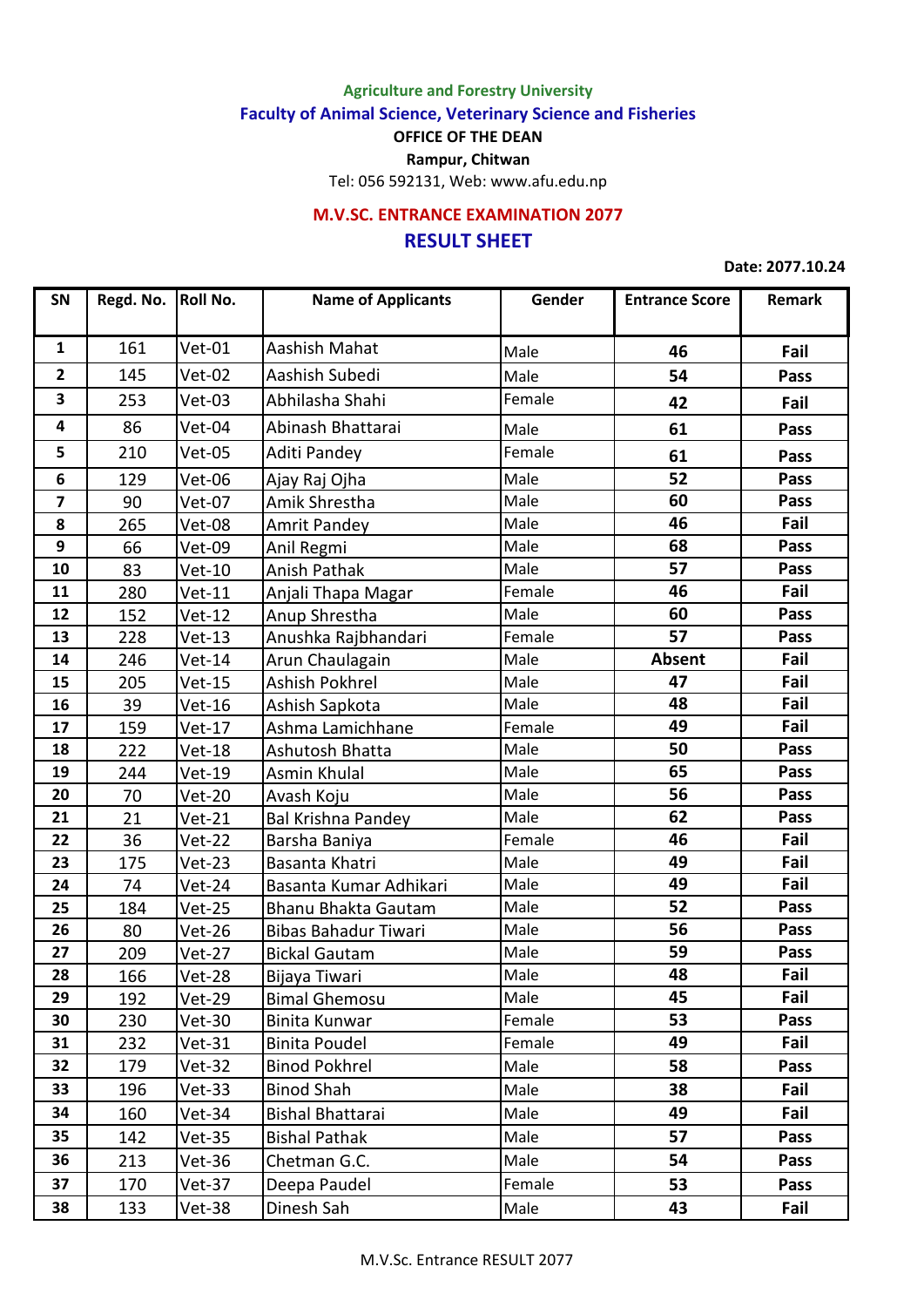| 39 | $\mathbf{1}$            | <b>Vet-39</b> | Ganesh Rokaya           | Male   | 41     | Fail |
|----|-------------------------|---------------|-------------------------|--------|--------|------|
| 40 | 115                     | <b>Vet-40</b> | Gargesh Yadav           | Male   | 25     | Fail |
| 41 | 71                      | $Vet-41$      | Gaurab Raj Aryal        | Male   | 41     | Fail |
| 42 | 55                      | <b>Vet-42</b> | Ghanashyam Dahal        | Male   | 43     | Fail |
| 43 | $\overline{2}$          | $Vet-43$      | Hakikat Ali             | Male   | 40     | Fail |
| 44 | 269                     | Vet-44        | Himanshu Pokhrel        | Male   | 46     | Fail |
| 45 | 234                     | <b>Vet-45</b> | Ishwari Tiwari          | Female | 69     | Pass |
| 46 | 10                      | <b>Vet-46</b> | Jasmin Adhikari         | Female | 37     | Fail |
| 47 | 251                     | <b>Vet-47</b> | Kashyap Adhikari        | Male   | 60     | Pass |
| 48 | 57                      | <b>Vet-48</b> | Keshav Kharel           | Male   | 64     | Pass |
| 49 | $\overline{\mathbf{4}}$ | <b>Vet-49</b> | Khim Bahadur Ale        | Male   | 49     | Fail |
| 50 | 214                     | <b>Vet-50</b> | Lokendra Bahadur Khadka | Male   | 45     | Fail |
| 51 | 9                       | $Vet-51$      | Mahesh Kumar Shrestha   | Male   | 46     | Fail |
| 52 | 194                     | Vet-52        | Mandeep Pokhrel         | Male   | 41     | Fail |
| 53 | 38                      | $Vet-53$      | Manoj Chaudhary         | Male   | 42     | Fail |
| 54 | 79                      | Vet-54        | Merina Basnet           | Female | 40     | Fail |
| 55 | 147                     | <b>Vet-55</b> | Milan Poudel            | Male   | 66     | Pass |
| 56 | 88                      | Vet-56        | Mukesh G.C.             | Male   | 60     | Pass |
| 57 | 113                     | <b>Vet-57</b> | Nabin Naupane           | Male   | 46     | Fail |
| 58 | 155                     | <b>Vet-58</b> | Nagendra Bahadur Dahal  | Male   | 64     | Pass |
| 59 | 217                     | <b>Vet-59</b> | Neema Sharma            | Female | 37     | Fail |
| 60 | 224                     | <b>Vet-60</b> | Nikesh Khanal           | Male   | 46     | Fail |
| 61 | 239                     | <b>Vet-61</b> | Niraj Paswan            | Male   | 42     | Fail |
| 62 | 26                      | <b>Vet-62</b> | Nirvik Nyaupane         | Male   | 59     | Pass |
| 63 | 25                      | <b>Vet-63</b> | Nisha Gyawali           | Female | 50     | Pass |
| 64 | 68                      | Vet-64        | Nishan Aryal            | Male   | 68     | Pass |
| 65 | 92                      | <b>Vet-65</b> | Padam Tandan            | Male   | 56     | Pass |
| 66 | 178                     | <b>Vet-66</b> | Parbat Jung Thapa       | Male   | 41     | Fail |
| 67 | 52                      | <b>Vet-67</b> | Parikshya Gurung        | Male   | 63     | Pass |
| 68 | 5                       | Vet-68        | Pramesh Chalise         | Male   | 45     | Fail |
| 69 | 189                     | <b>Vet-69</b> | Pratik Gautam           | Male   | 65     | Pass |
| 70 | 65                      | <b>Vet-70</b> | Raj Kumar Tharu         | Male   | 63     | Pass |
| 71 | 241                     | Vet-71        | Rajash Neupane          | Male   | 64     | Pass |
| 72 | 18                      | <b>Vet-72</b> | Raju Prasad Neupane     | Male   | 63     | Pass |
| 73 | 263                     | <b>Vet-73</b> | Rakesh Kumar Yadav      | Male   | 41     | Fail |
| 74 | 77                      | <b>Vet-74</b> | Ranjan Singh Kushwaha   | Male   | 56     | Pass |
| 75 | 247                     | Vet-75        | Ranjana Ranabhat        | Female | 54     | Pass |
| 76 | 3                       | Vet-76        | Ranjeet Dhakal          | Male   | 43     | Fail |
| 77 | 271                     | <b>Vet-77</b> | Rekha K.C.              | Female | Absent | Fail |
| 78 | 85                      | <b>Vet-78</b> | Roshan Bashyal          | Male   | 70     | Pass |
| 79 | 236                     | <b>Vet-79</b> | Rubina Shah             | Female | 53     | Pass |
| 80 | 29                      | <b>Vet-80</b> | Rupak Kandel            | Male   | 48     | Fail |
| 81 | 136                     | <b>Vet-81</b> | Rupendra Kumar Oli      | Male   | 43     | Fail |
| 82 | 121                     | <b>Vet-82</b> | Sachin Regmi            | Male   | 59     | Pass |
| 83 | 6                       | <b>Vet-83</b> | Sadhana Sharma          | Female | 35     | Fail |
| 84 | 181                     | <b>Vet-84</b> | Sagar Reshmi            | Male   | 37     | Fail |
| 85 | 109                     | <b>Vet-85</b> | Salina Shrestha         | Female | 48     | Fail |
| 86 | 64                      | Vet-86        | Samrat Adhikari         | Male   | 42     | Fail |